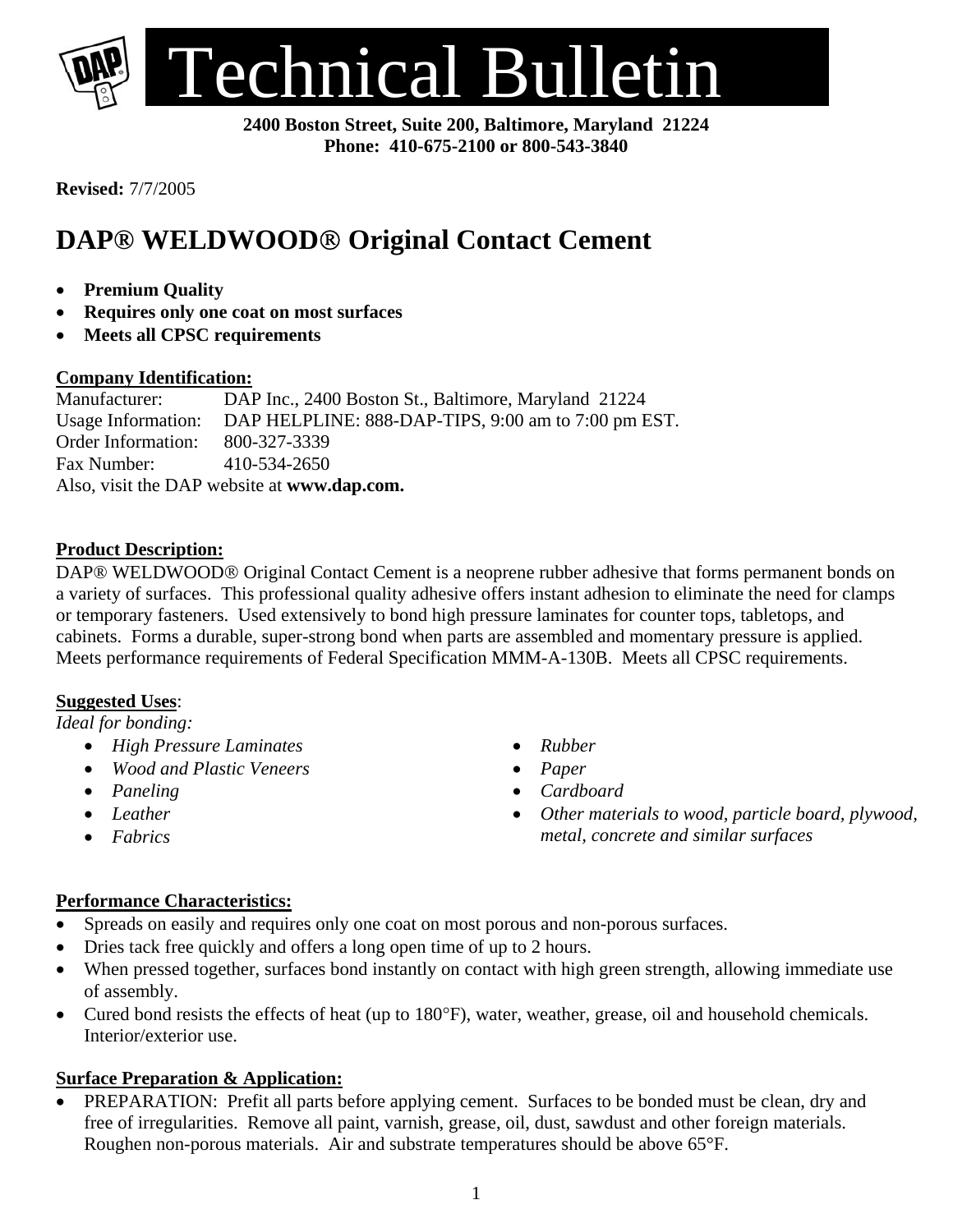- APPLICATION: Stir cement thoroughly. Using a brush, short nap roller or notched spreader, apply one uniform coat of cement to each surface to be bonded, working cement in one direction only.
- Let coated surfaces dry for 15 minutes. Dry time may vary with temperature, humidity and thickness of coat applied. Properly coated surfaces feel tacky and appear glossy when dry. Test for dryness by pressing kraft paper against adhesive surface. When dry, adhesive should bond slightly to, but not transfer to, the kraft paper. Recoat any dull spots after first coat is dry. Two coats may be required on rough or porous surfaces.
- ASSEMBLY: Surfaces may be assembled up to 2 hours after cement is applied. If the cement is allowed to dry more than 2 hours, reactivate it by applying another coat of cement and drying normally.
- Align surfaces into exact position and press together, moving from one end to the other to avoid bubbles. Cement joins on contact, surfaces cannot be shifted. For large areas, use dowels to prevent surface contact while positioning surfaces. Place dowels every 6 to 12 inches. Remove dowels as surfaces are pressed together.
- Apply firm pressure to the entire area using a J-Roller (not over 3 inches wide) or a wood block and hammer. Insufficient pressure may allow blisters or bubbles to form later. Work from the center to the edges to avoid bubbles. Apply extra pressure to edges.
- Trimming or finishing operations can be performed immediately after bonding. Let adhesive assemblies cure for at least 72 hours before exposure to direct sunlight or temperatures over 150°F.
- Should not be used for structural applications, or for bonding copper, copper alloys or Styrofoam. The solvents in this cement may stain or damage painted surfaces, vinyls and some plastics. Test a small area first before actual use. Not recommended for heavy gauge metal.

## **Physical & Chemical Characteristics:**

| Volatile:                      | Toluene, Petroleum Spirits, Methyl                                   |
|--------------------------------|----------------------------------------------------------------------|
|                                | <b>Ethyl Ketone</b>                                                  |
| Flash Point:                   | 21°F Minimum, Seta-Closed Cup                                        |
| Solids:                        | 18-20% by Weight                                                     |
| Weight/Gallon:                 | 7.4 lbs.                                                             |
| Color:                         | Tan                                                                  |
| Consistency:                   | Pourable Liquid                                                      |
| <b>Application Temperature</b> | $65^{\circ}$ F to $110^{\circ}$ F                                    |
| Service Temperature Range:     | -40°F to 180°F (-40°C to 82°C)                                       |
| <b>Bond Strength:</b>          | Excellent                                                            |
| Open Time:                     | 2 Hours                                                              |
| Coverage:                      | 216 sq. ft./gallon (one side application $@$ 3 dry grams per sq ft). |
|                                | This is equivalent to 108 sq ft of bonded material.                  |
| Shelf Life:                    | 1 Year, Minimum                                                      |
| Packaging:                     |                                                                      |
|                                | $\overline{UPC}$<br><b>SIZE</b>                                      |
|                                | 00271<br>Pint                                                        |

MSDS No. 30503

**00272** Ouart **00273** Gallon **00274** 5 Gallon

## **Clean Up:**

Tools and other equipment may be cleaned with DAP®WELDWOOD® Contact Cement Cleaner and Thinner.

## **Safety:**

See product label or Material Safety Data Sheet for safety information. You can request an MSDS sheet by calling 888-DAP-TIPS or by visiting our website at **[www.dap.com](http://www.dap.com/).**